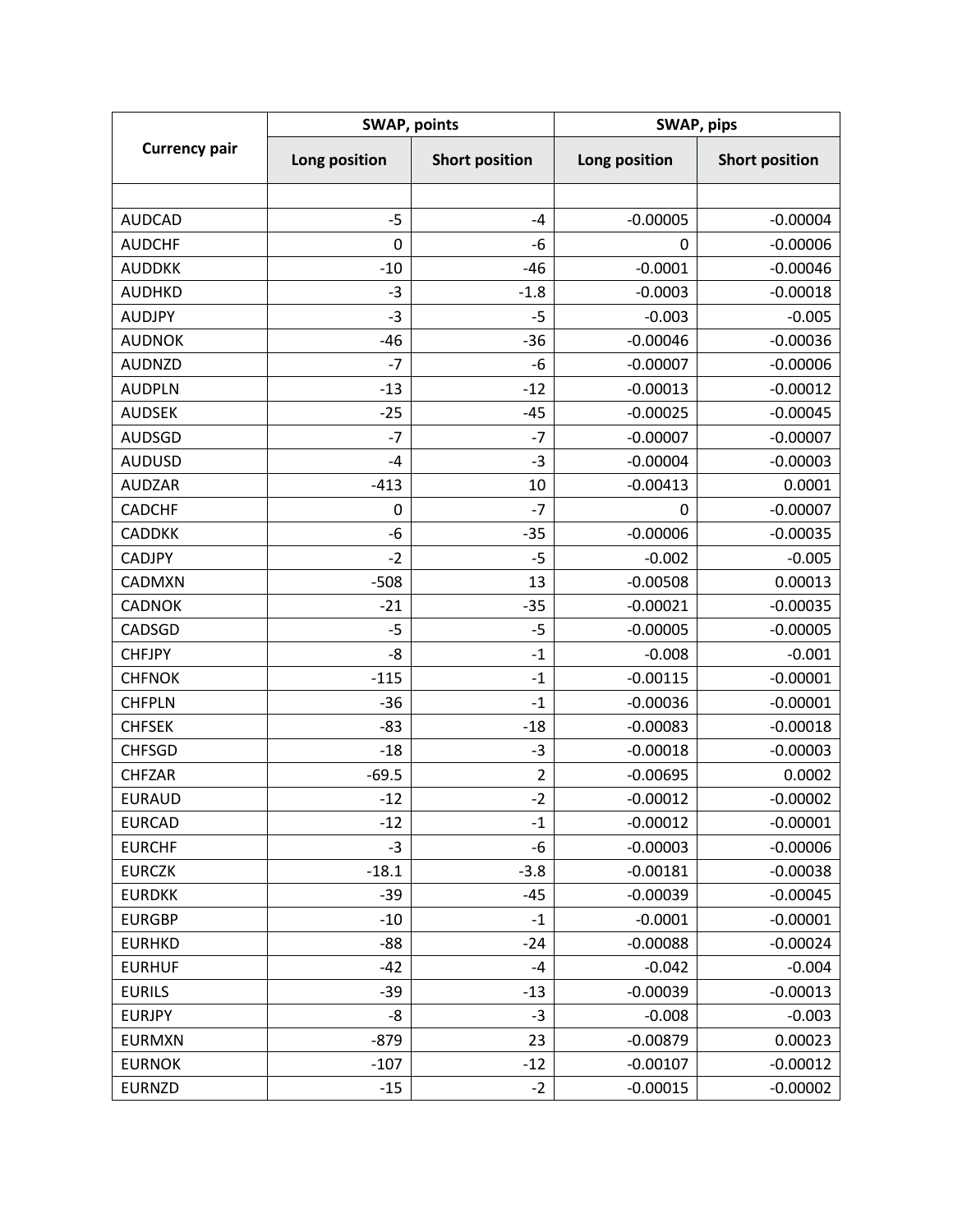| <b>EURPLN</b> | $-33$     | $-7$           | $-0.00033$ | $-0.00007$ |
|---------------|-----------|----------------|------------|------------|
| <b>EURRUB</b> | $-2782$   | 78             | $-0.02782$ | 0.00078    |
| <b>EURSEK</b> | $-72$     | $-32$          | $-0.00072$ | $-0.00032$ |
| <b>EURSGD</b> | $-17$     | $-5$           | $-0.00017$ | $-0.00005$ |
| <b>EURTRY</b> | $-636$    | 15             | $-0.00636$ | 0.00015    |
| <b>EURUSD</b> | $-10$     | 0              | $-0.0001$  | 0          |
| <b>EURZAR</b> | $-725$    | 19             | $-0.00725$ | 0.00019    |
| <b>GBPAUD</b> | -8        | -8             | $-0.00008$ | $-0.00008$ |
| <b>GBPCAD</b> | -8        | -6             | $-0.00008$ | $-0.00006$ |
| <b>GBPCHF</b> | 0         | $-10$          | 0          | $-0.0001$  |
| <b>GBPDKK</b> | $-18$     | $-75$          | $-0.00018$ | $-0.00075$ |
| <b>GBPJPY</b> | $-4$      | $-7$           | $-0.004$   | $-0.007$   |
| <b>GBPNOK</b> | $-81$     | $-53$          | $-0.00081$ | $-0.00053$ |
| <b>GBPNZD</b> | $-10$     | -8             | $-0.0001$  | $-0.00008$ |
| <b>GBPPLN</b> | $-21$     | $-22$          | $-0.00021$ | $-0.00022$ |
| <b>GBPSEK</b> | $-44$     | $-71$          | $-0.00044$ | $-0.00071$ |
| <b>GBPSGD</b> | $-13$     | $-11$          | $-0.00013$ | $-0.00011$ |
| <b>GBPTRY</b> | $-669$    | 15             | $-0.00669$ | 0.00015    |
| <b>GBPUSD</b> | $-7$      | $-4$           | $-0.00007$ | $-0.00004$ |
| <b>GBPZAR</b> | $-730$    | 17             | $-0.0073$  | 0.00017    |
| <b>HKDJPY</b> | $-32$     | $-83$          | $-0.00032$ | $-0.00083$ |
| <b>MXNJPY</b> | 4         | $-157$         | 0.00004    | $-0.00157$ |
| <b>NOKJPY</b> | $-37$     | $-54$          | $-0.00037$ | $-0.00054$ |
| <b>NOKSEK</b> | $-5$      | $-10$          | $-0.00005$ | $-0.0001$  |
| <b>NZDCAD</b> | $-5$      | $-5$           | $-0.00005$ | $-0.00005$ |
| <b>NZDCHF</b> | $\pmb{0}$ | -6             | 0          | $-0.00006$ |
| <b>NZDJPY</b> | $-2$      | $-5$           | $-0.002$   | $-0.005$   |
| <b>NZDSEK</b> | -9        | $-36$          | $-0.00009$ | $-0.00036$ |
| <b>NZDSGD</b> | $-7$      | $-7$           | $-0.00007$ | $-0.00007$ |
| <b>NZDUSD</b> | $-3$      | -4             | $-0.00003$ | $-0.00004$ |
| PLNJPY        | $-940$    | $-1560$        | $-0.094$   | $-0.156$   |
| SGDJPY        | $-4$      | $-7$           | $-0.004$   | $-0.007$   |
| <b>TRYJPY</b> | $\pmb{0}$ | -9             | 0          | $-0.009$   |
| <b>USDCAD</b> | $-5$      | -6             | $-0.00005$ | $-0.00006$ |
| <b>USDCHF</b> | $\pmb{0}$ | -9             | 0          | $-0.00009$ |
| <b>USDCNH</b> | $-283$    | $\overline{2}$ | $-0.00283$ | 0.00002    |
| <b>USDCZK</b> | $-7.1$    | $-12.2$        | $-0.00071$ | $-0.00122$ |
| <b>USDDKK</b> | -8        | $-59$          | $-0.00008$ | $-0.00059$ |
| <b>USDHKD</b> | $-4.4$    | $-4.6$         | $-4.4E-05$ | $-4.6E-05$ |
| <b>USDHUF</b> | $-24$     | $-14$          | $-0.024$   | $-0.014$   |
| <b>USDILS</b> | $-19$     | $-24$          | $-0.00019$ | $-0.00024$ |